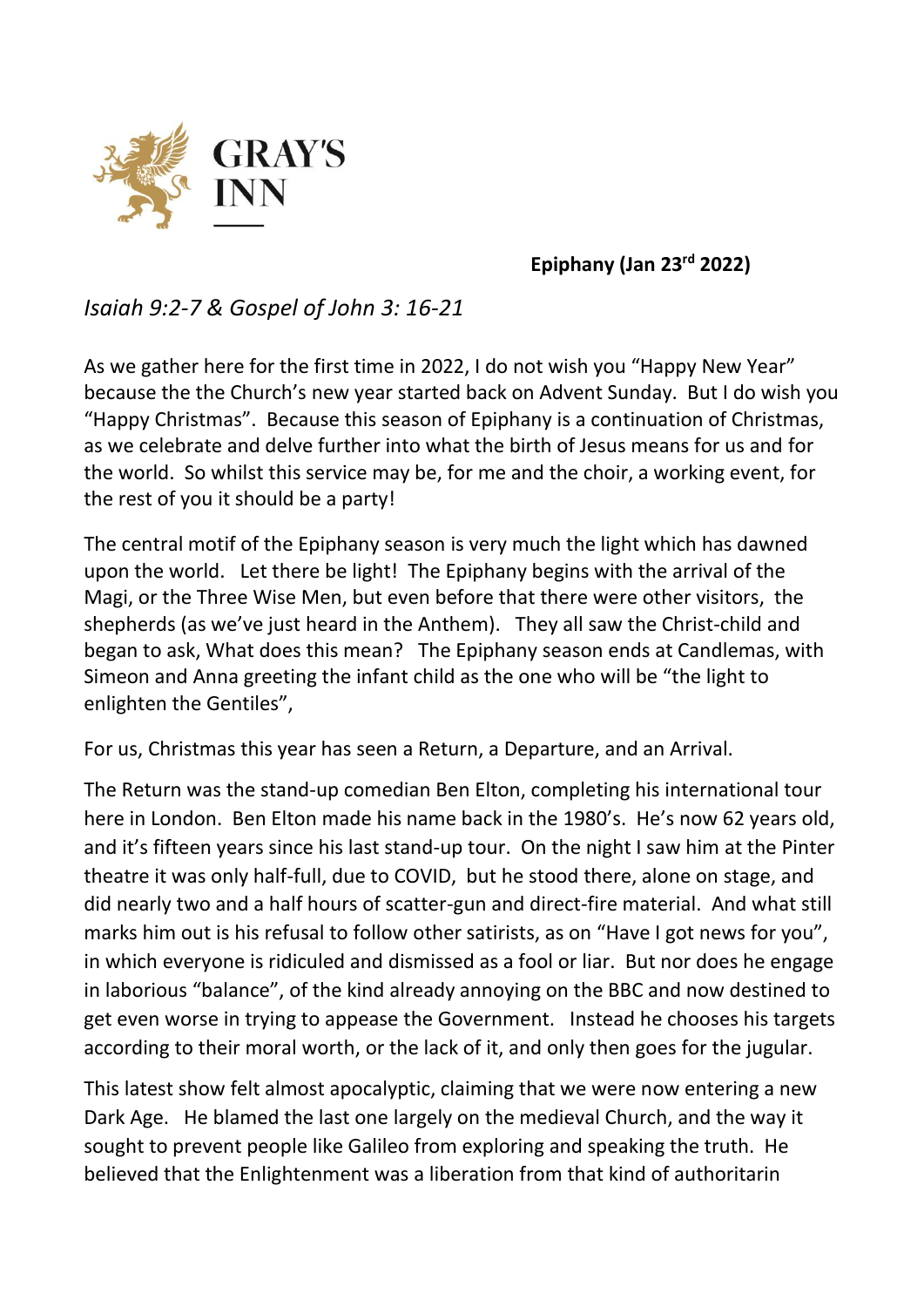control, which had been held in the hands of a few powerful people. But now, he claimed, the Enlightenment has become brutalised. Power rests again with those who reject science (like the Anti-Vaccers), and even more with those who reject any moral truth which might get in the way of their own power or prosperity. We are in a new Dark Age, an age of manipulation, abuse and lies. In the light of more recent events he might have asked whether even Downing Street is now a "Grey" area. And then, remarkably for any of us versed in the Scriptures, he shouted "Let there be light". He finished his act by walking off stage shouting, "Let there be light".

The Departure over the Christmas period was Bishop Desmond Tutu, who died on Boxing Day aged 90. Tutu was simply God's gift, to a country (South Africa) and to the wider world where the need for justice and reconciliation could not be greater. At the political level he fought the case, he risked assasination, for what he believed to be the rights of every person, whatever their race. And when people told him that Christian leaders should not get involved in politics he would smile and ask "Which Bible are you reading?". He often prefered humour to outright attack. Like, on colonialism: when the Europeans came they told us we have the Bible and you have the land, so let's close our eyes and pray, and when we opened our eyes we had the Bible and they had the land.

Or if you'd prefer one of Tutu's Christmas jokes about the Virgin Birth: Joseph goes up to the Inn Keeper and says, You've got to help, my wife is having a baby. The Inn Keeper replies, that's not my fault. And Joseph says, it's not my fault either.

Tutu was of course able to do what he did because of his deep faith. And that led him into areas which many lawyers find difficult. He believed in the rule of law, but he thought that law alone could not meet the pain of those who have suffered or provide a way to secure a more just future. His Truth and Reconciliation Commission transcended the judgement and the penalising which the Law on its own might have imposed. He believed in forgiveness, but only after genuine repentance. Whilst we in this country toy with mediation in civil cases, and tinker with restorative justice in criminal ones, Tutu, drawing from the well of his Christian faith, challenges us to find a better way forward.

A return, a departure, and an arrival. Because every Christmas announces the birth of Jesus. Every Epiphany season celebrates the light that has dawned upon the world. "Let there be light". Whatever the failures of the Church in the past, the Christian Gospel claims that in the birth of this baby God acts to claim back his world, and he does so not through judgement and domination but through the power of love.